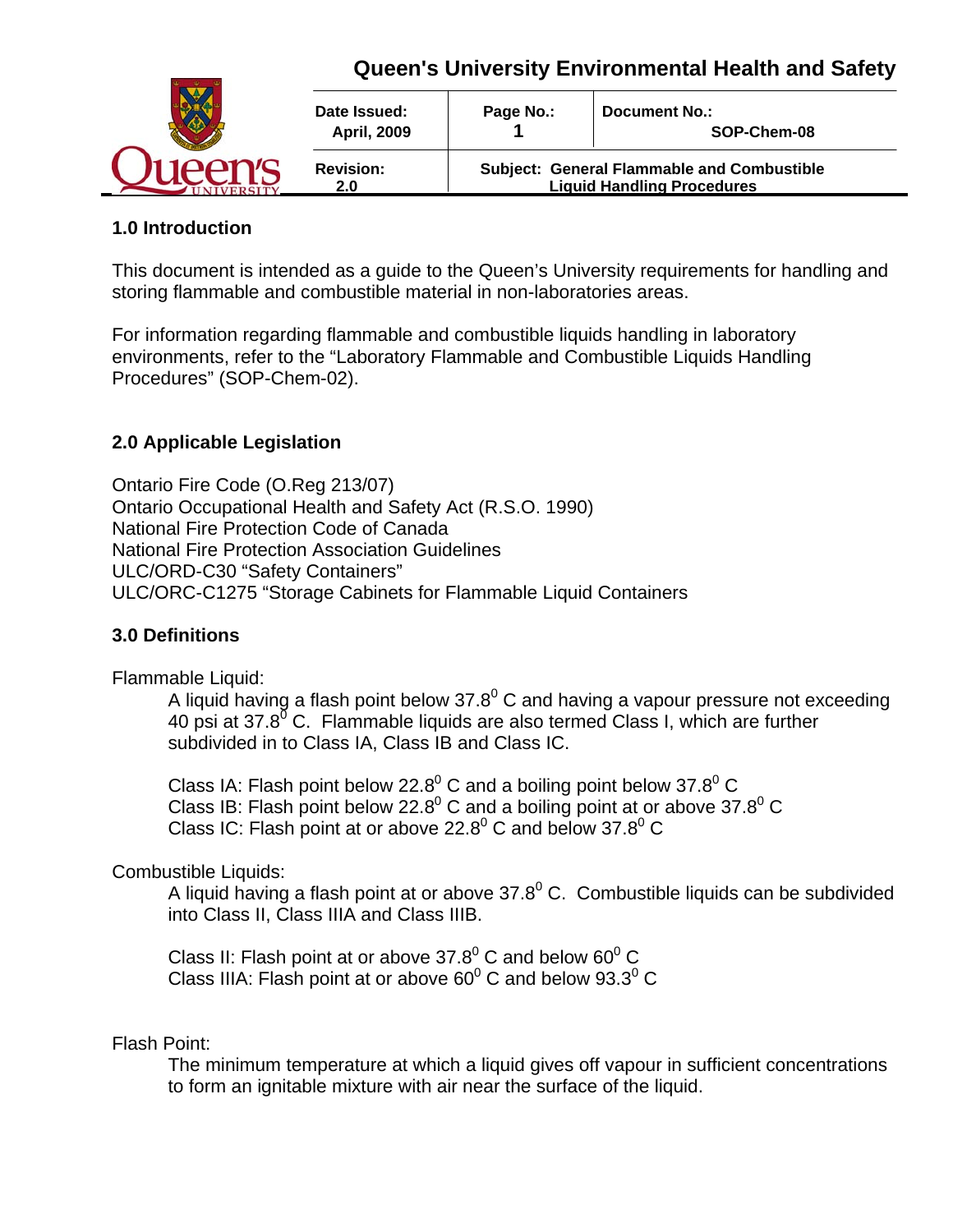

Fire Separation:

Refers to a construction assembly (i.e. wall, door, etc.) that acts as a barrier against the spread of fire. The construction assembly may or may not have a fire-resistance rating or a fire-protection rating.

A laboratory must be separated from other parts of a building by a fire separation having a fire resistance rating of 1 hour.

Note: When a liquid having a flash point at or above 37.8<sup>0</sup> C is being processed, stored, handled or used at temperatures at or above its flash point, it must be treated as a flammable (Class1) liquid.

### **4.0 Purchasing**

Individual investigators or departments may purchase flammable liquids directly from external suppliers **ONLY** if the flammable liquids are in glass or metal containers of 5 litre capacity or less.

### **5.0 Dispensing**

5.1 The dispensing of flammable and combustible liquids from containers larger than 5 litres must be performed in the Botterell Hall Dispensing Room (loading dock area). This presently is the only approved dispensing room on campus. Dispensing from containers larger than 5 litres in any other area is PROHIBITED.

5.2 Containers **SHALL** be grounded at all times during the dispensing process.

5.3 The fueling of gasoline engines on mobile or portable equipment must be conducted outdoors, with the engine stopped, no sources of ignition within 3 m and with an allowance for the expansion of fuel.

**Note:** The transportation of flammable and combustible liquids requires care. Glass bottles (Winchesters) require special care when handling and it is recommended that a safety bottle carrier be used.

#### **6.0 Storage**

6.1 The storage, handling and use of flammable or combustible liquids in a glass or plastic container, with a capacity greater than those listed in subsection 6.2, is permitted only if the required liquid purity would be affected by storage in a metal container, or if the liquid would cause excessive corrosion of the metal container.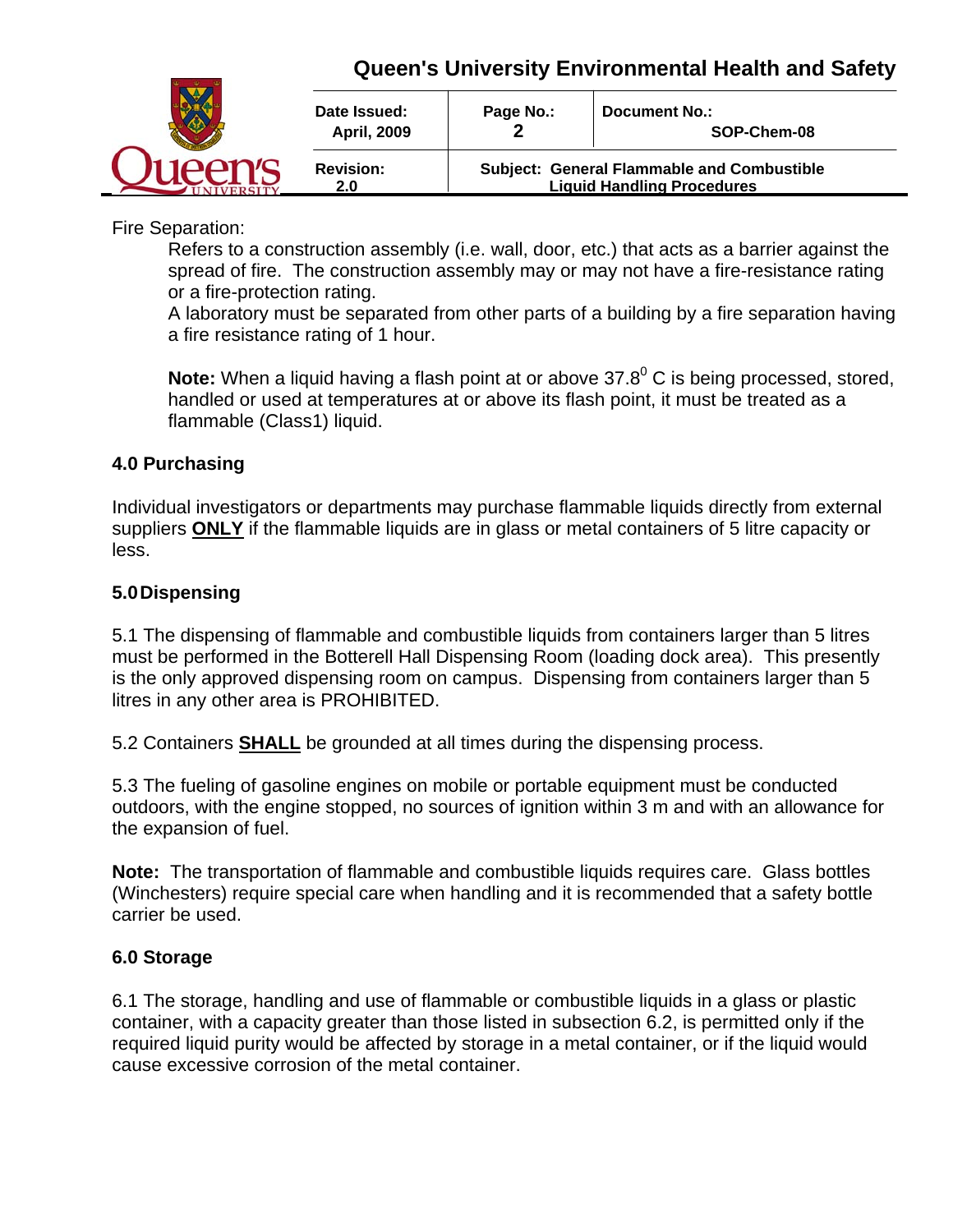|  | Date Issued:<br><b>April, 2009</b> | Page No.:<br>o                                                                         | <b>Document No.:</b><br>SOP-Chem-08 |
|--|------------------------------------|----------------------------------------------------------------------------------------|-------------------------------------|
|  | <b>Revision:</b><br>2.0            | <b>Subject: General Flammable and Combustible</b><br><b>Liquid Handling Procedures</b> |                                     |

6.2 Properly stoppered or closed containers may be stored outside of a storage cabinet if they are of a capacity of 1 litre or less for flammable liquids and of a capacity of 5 litres or less for combustible liquids. However, it is preferable to store all flammable or combustible liquid, regardless of container type, in a storage cabinet when not in use.

6.3 Where individual containers with a capacity greater than those listed in subsection 6.2 are required for storage of flammable and combustible liquids in a building, safety containers conforming to the CSA-B376 "Portable Containers for Gasoline and Other Petroleum Fuels" or the ULC/ORD-C30 "Safety Container" guidelines, shall be used. Furthermore, these containers must not have a capacity greater than 25 litres.

6.4 All containers for flammable or combustible liquid shall be labeled in accordance with WHMIS regulations. Labelling must be with easily legible type, which contrasts any other printed matter on the container.

6.5 Up to 5 litres of flammable liquids may be stored in basement areas, provided it is stored in a safety container conforming to the guidelines listed in subsection 6.3.

6.6 The maximum volume of flammable and combustible liquid that can be stored outside of a cabinet in a room with no fire separation rating is 10 L, of which not more than 5 L can be flammable liquid.

6.7 The maximum volume of flammable and combustible liquid that can be stored outside a cabinet in a room having at least a minimum 45 minute fire separation is 250 L, of which not more than 60 L can be a Class II combustible liquid or 10 L of a flammable liquid.

6.8 In shops or industrial arts areas storage of up to 75 L of flammable and combustible material, of which not more than 25 L can be flammable liquids, shall be permitted outside of a cabinet.

6.9 Flammable and combustible liquids must be segregated by chemical group, where possible, in all storage areas.

6.10 Containers shall be stored such that they are not subject to excess heat, excess cold, or direct sunlight.

6.11 Storage volumes greater than those listed in subsections 6.6, 6.7 & 6.8 must be stored in an approved flammable liquid storage cabinet. The maximum storage in a single cabinet is 500 litres, of which not more than 250 litres can be flammable liquids. Only one cabinet is allowed per room.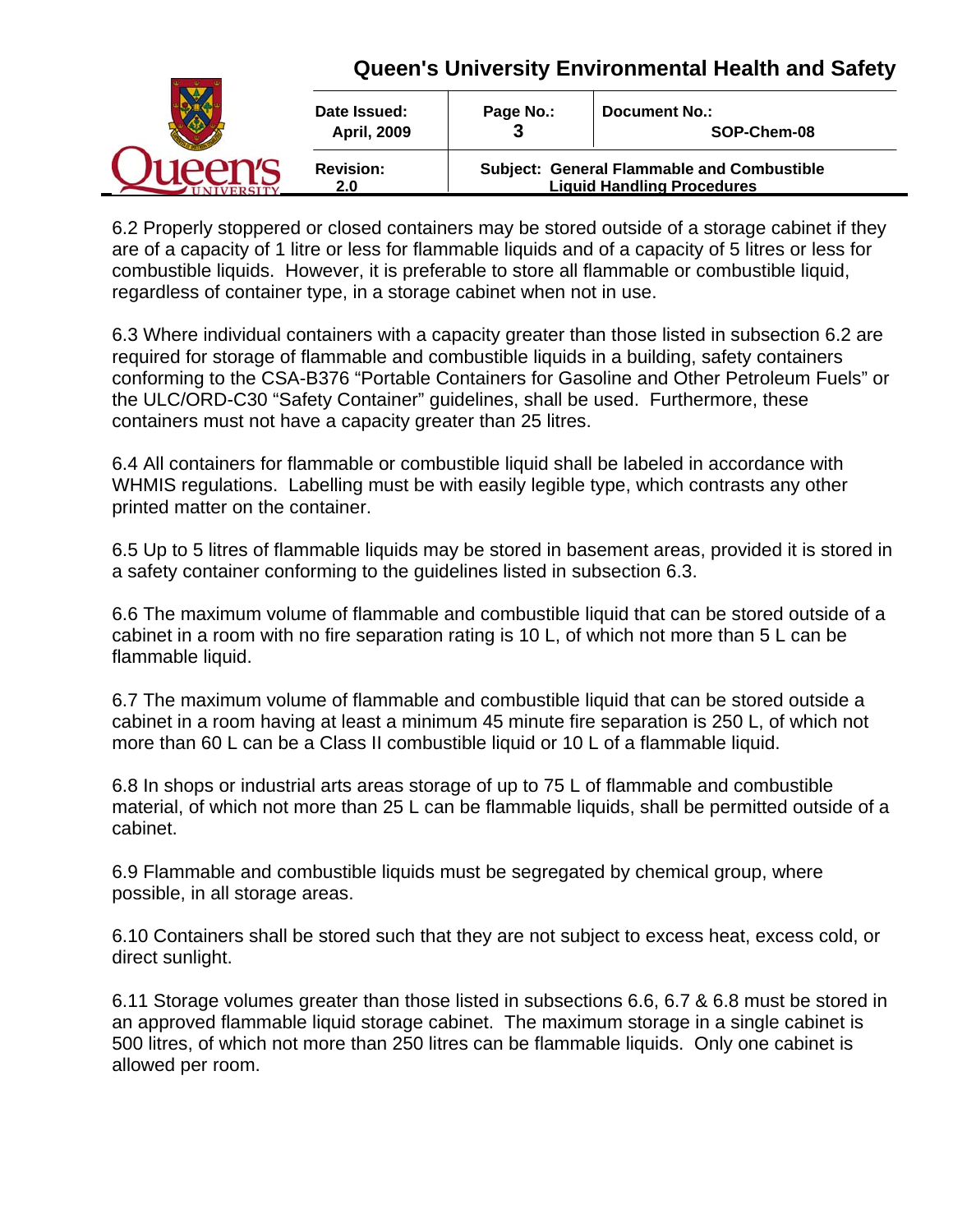|  | Date Issued:<br><b>April, 2009</b> | Page No.:                                                                              | <b>Document No.:</b><br>SOP-Chem-08 |
|--|------------------------------------|----------------------------------------------------------------------------------------|-------------------------------------|
|  | <b>Revision:</b><br>2.0            | <b>Subject: General Flammable and Combustible</b><br><b>Liquid Handling Procedures</b> |                                     |

6.12 Storage cabinets must conform to the ULC-C1275 "Storage Cabinets for Flammable Liquid Containers", ULI 1275 "Flammable Liquids Storage Cabinets", Factory Mutual Research or the NFPA 30 guidelines.

6.13 Storage cabinets shall not be located in or adjacent to exits, elevators or principle routes that provide access to exits.

6.14 All flammable liquid storage cabinets must be labeled with conspicuous lettering to indicate the cabinet contains flammable liquids and open flames must be kept away.

6.15 The Department of Environmental Health & Safety **must approve** any room being used for storage of flammable and/or combustible liquids in volumes greater than those listed in these procedures**.** Flammable and combustible liquid storage rooms must meet stringent requirements outlined in the Ontario Fire and Building Codes.

6.16 For the requirements regarding the storage of flammable and combustible materials in storage tanks, contact the Department of Environmental Health & Safety.

6.17 **Approved and Labelled** laboratory-safe refrigerators **shall** be used to store suitably contained flammable and combustible liquids below room temperature. These refrigerators have all the electrical contacts removed from the storage compartments thereby eliminating the risk of spark and possible ignition of the liquids.

### **THE USE OF STANDARD, DOMESTIC REFRIGERATORS, REFRIGERATION UNITS, AND/OR FREEZERS FOR STORING ANY FLAMMABLE AND/OR COMBUSTIBLE MATERIAL IS PROHIBITED.**

**NOTE:** The maximum allowable concentration for storage in a domestic refrigerator is **20% flammable or combustible in an aqueous solution. NO EXCEPTIONS!!!** 

## **7.0 Spills**

7.1 A spill control procedure shall be developed, approved and implemented for any location where flammable and/or combustible liquids are stored, handled, processed or used. **The procedure must be based on and compatible with the Queen's University Spill Response Procedures (SOP-HAZMAT-03) issued by the Department of Environmental, Health and Safety.**

7.2 Spill control procedures shall be prominently posted and maintained where flammable and/or combustible material is stored, handled, processed or used.